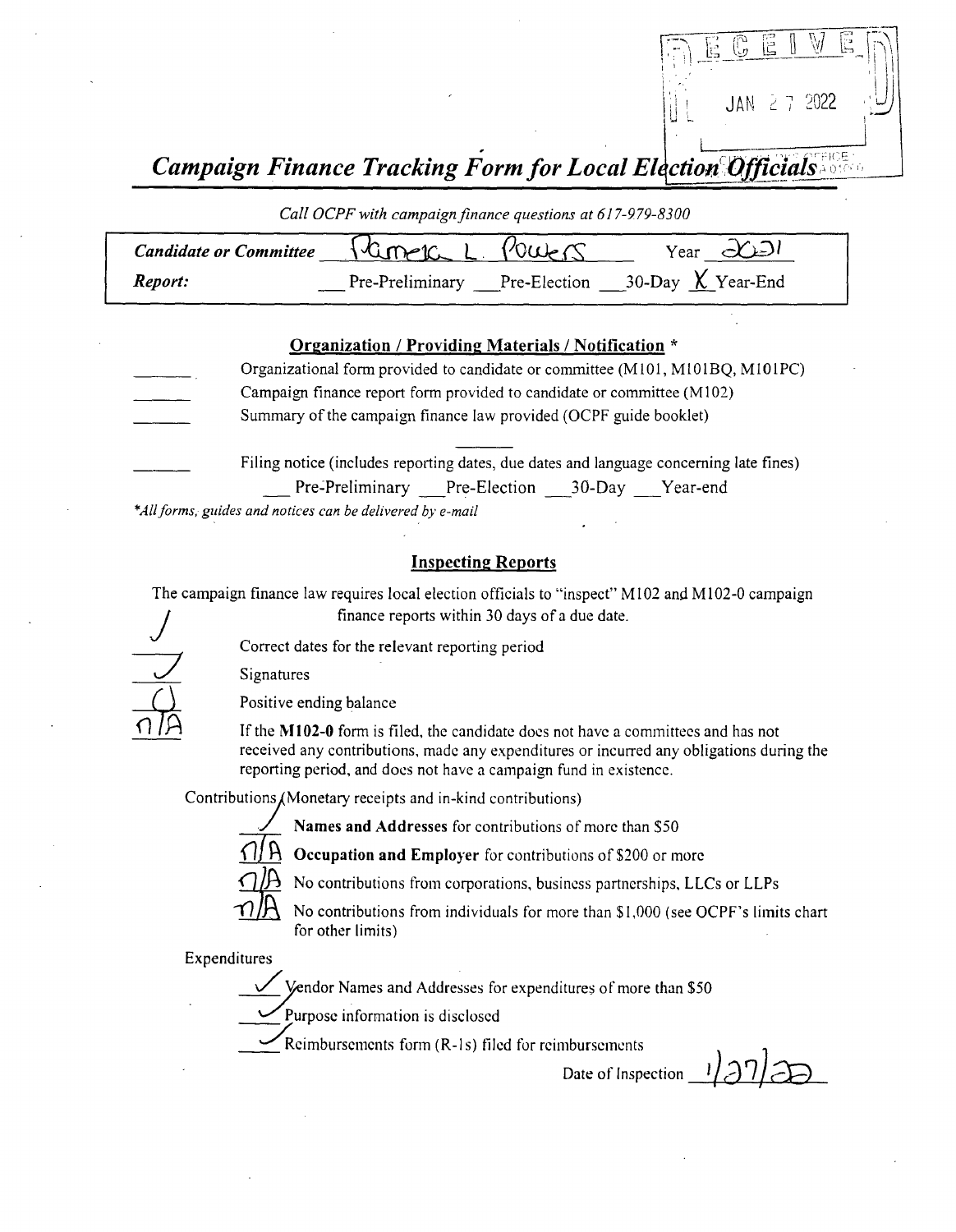

# Form CPF M 102: Campaign Finance Report<br>
14fr: Municipal Form<br>
14fr: Municipal Form

Office of Campaign and Political Finance

| Commonweam<br>of Massachusetts                                                                                                                                                                                                                                                                                                                                                                                                                                                                                                                                                                                                                                                  | File with: City or Town Clerk or Election Commission                                      |
|---------------------------------------------------------------------------------------------------------------------------------------------------------------------------------------------------------------------------------------------------------------------------------------------------------------------------------------------------------------------------------------------------------------------------------------------------------------------------------------------------------------------------------------------------------------------------------------------------------------------------------------------------------------------------------|-------------------------------------------------------------------------------------------|
| Fill in Reporting Period dates:<br><b>Beginning Date:</b><br>1/1/2021                                                                                                                                                                                                                                                                                                                                                                                                                                                                                                                                                                                                           | <b>Ending Date:</b><br>12/31/2021                                                         |
| Type of Report: (Check one)                                                                                                                                                                                                                                                                                                                                                                                                                                                                                                                                                                                                                                                     |                                                                                           |
| 8th day preceding preliminary<br>8th day preceding election                                                                                                                                                                                                                                                                                                                                                                                                                                                                                                                                                                                                                     | $\Box$ 30 day after election<br>$\boxtimes$ year-end report<br>$\overline{X}$ dissolution |
| Pamela L. Powers                                                                                                                                                                                                                                                                                                                                                                                                                                                                                                                                                                                                                                                                | Pamela Powers Committee                                                                   |
| Candidate Full Name (if applicable)                                                                                                                                                                                                                                                                                                                                                                                                                                                                                                                                                                                                                                             | Committee Name                                                                            |
| City Clerk                                                                                                                                                                                                                                                                                                                                                                                                                                                                                                                                                                                                                                                                      | Mary Hebert                                                                               |
| Office Sought and District                                                                                                                                                                                                                                                                                                                                                                                                                                                                                                                                                                                                                                                      | Name of Committee Treasurer                                                               |
| 105 North Main St., Florence, MA 01062                                                                                                                                                                                                                                                                                                                                                                                                                                                                                                                                                                                                                                          | 176 Acrebrook Drive, Florence, MA 01062                                                   |
| <b>Residential Address</b><br>E-mail·                                                                                                                                                                                                                                                                                                                                                                                                                                                                                                                                                                                                                                           | <b>Committee Mailing Address</b><br>E-mail:                                               |
| Phone # (optional):                                                                                                                                                                                                                                                                                                                                                                                                                                                                                                                                                                                                                                                             | Phone # (optional):                                                                       |
| <b>SUMMARY BALANCE INFORMATION:</b>                                                                                                                                                                                                                                                                                                                                                                                                                                                                                                                                                                                                                                             |                                                                                           |
| Line 1: Ending Balance from previous report                                                                                                                                                                                                                                                                                                                                                                                                                                                                                                                                                                                                                                     | 74.37                                                                                     |
| Line 2: Total receipts this period (page 3, line 11)                                                                                                                                                                                                                                                                                                                                                                                                                                                                                                                                                                                                                            | 0.00                                                                                      |
| Line 3: Subtotal (line 1 plus line 2)                                                                                                                                                                                                                                                                                                                                                                                                                                                                                                                                                                                                                                           | 74.37                                                                                     |
| Line 4: Total expenditures this period (page 5, line 14)                                                                                                                                                                                                                                                                                                                                                                                                                                                                                                                                                                                                                        | 74.37                                                                                     |
| Line 5: Ending Balance (line 3 minus line 4)                                                                                                                                                                                                                                                                                                                                                                                                                                                                                                                                                                                                                                    | 0.00                                                                                      |
| Line 6: Total in-kind contributions this period (page 6)                                                                                                                                                                                                                                                                                                                                                                                                                                                                                                                                                                                                                        | 2498.63                                                                                   |
| Line 7: Total (all) outstanding liabilities (page 7)                                                                                                                                                                                                                                                                                                                                                                                                                                                                                                                                                                                                                            | 0.00                                                                                      |
| Line 8: Name of bank(s) used: Easthampton Savings Bank                                                                                                                                                                                                                                                                                                                                                                                                                                                                                                                                                                                                                          |                                                                                           |
| Affidavit of Committee Treasurer:<br>I certify that I have examined this report including attached schedules and it is, to the best of my knowledge and belief, a true and complete statement of all campaign finance<br>activity, including all contributions, loans, receipts, expenditures, disbursements, in-kind contributions and liabilities for this reporting period and represents the campaign<br>finance activity of all persons acting under the authority or on behalf of this committee in accordance with the requirements of M.G.L. c. 55.<br>Signed under the penalties of perjury:<br>FOR CANDIDATE FILINGS ONLY: Affigavit of Candidate: (check 1 box only) | Date: 1/18/2022<br>here (Treasurer's signature)                                           |

#### Candidate with Committee

I certify that I have examined this report including attached schedules and it is, to the best of my knowledge and belief, a true and complete statement of all campaign finance activity, of all persons acting under the authority or on behalf of this committee in accordance with the requirements of M.G.L. c. 55. I have not received any contribution incurred any liabilities nor made any expenditures on my behalf during this reporting period that are not otherwise disclosed in this report.

#### Candidate without Committee

I certify that I have examined this report including attached schedules and it is, to the best of my knowledge and belief, <sup>a</sup> true and complete statement of all campaign  $\Box$ finance activity, including contributions, loans, receipts, expenditures, disbursements, in-kind contributions and liabilities for this reporting period and represents the campaign finance activity of all persons acting under the authority or on behalf of this candidate in accordance with the requirements of M.G.L. c. 55.

|  |  | igned under the penalties of perjury: |
|--|--|---------------------------------------|

(Candidate's signature)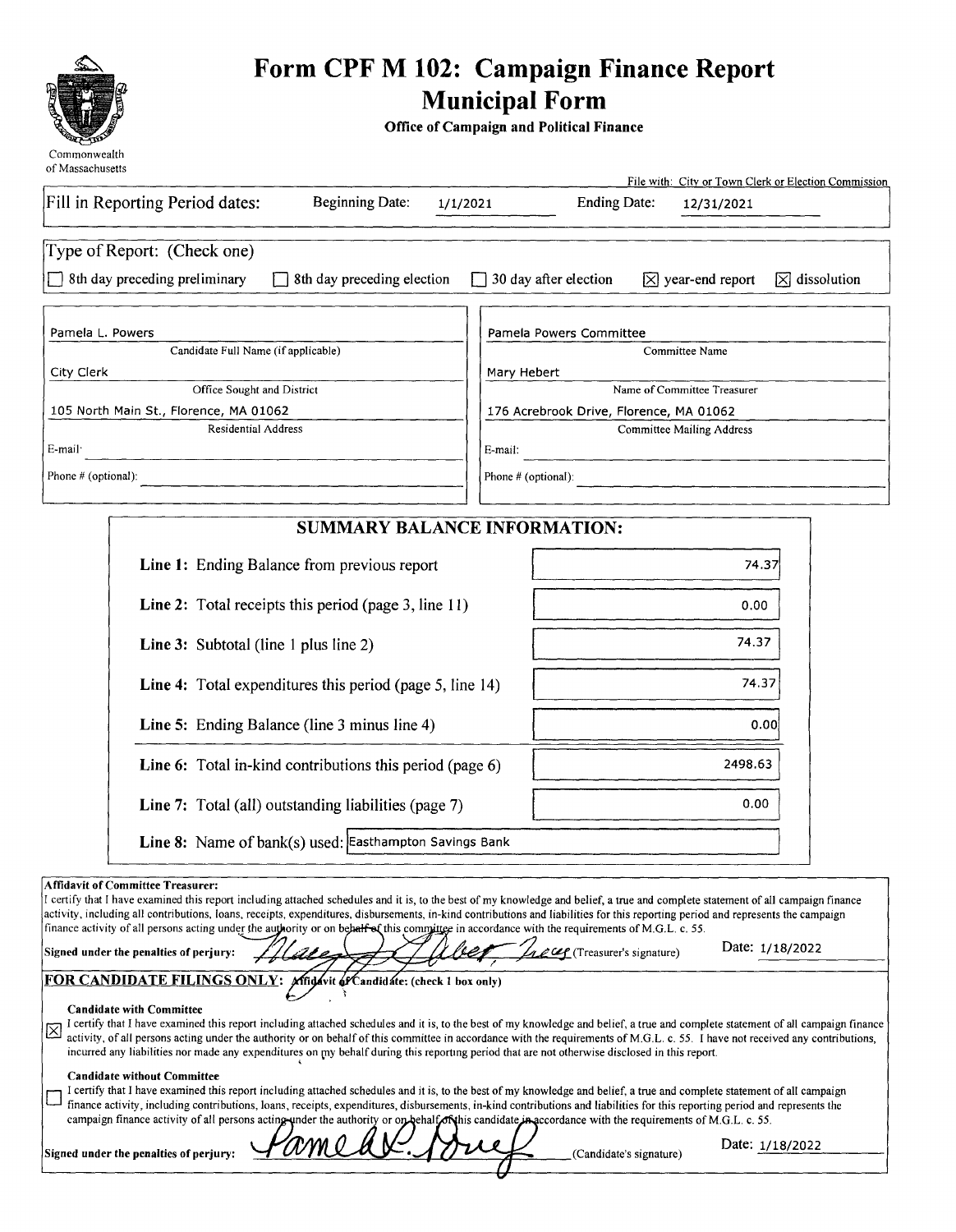### SCHEDULE A: RECEIPTS

M.G.L. c. 55 requires that the name and residential address be reported, in alphabetical order, for all receipts over \$50 in a calendar year. Committees must keep detailed accounts and records of all receipts, but need only itemize those receipts over \$50. In addition, the occupation and employer must be reported for all persons who contribute \$200 or more in a calendar year.

A " Schedule A: Receipts" attachment is available to complete, print and attach to this report, if additional pages are required to report all receipts. Please include your committee name and a page number on each page.)

| <b>Date Received</b>                                       | <b>Name and Residential Address</b><br>(alphabetical listing required) | Amount | <b>Occupation &amp; Employer</b><br>(for contributions of \$200 or more) |
|------------------------------------------------------------|------------------------------------------------------------------------|--------|--------------------------------------------------------------------------|
|                                                            |                                                                        |        |                                                                          |
|                                                            |                                                                        |        |                                                                          |
|                                                            |                                                                        |        |                                                                          |
|                                                            |                                                                        |        |                                                                          |
|                                                            |                                                                        |        |                                                                          |
|                                                            |                                                                        |        |                                                                          |
|                                                            |                                                                        |        |                                                                          |
|                                                            |                                                                        |        |                                                                          |
|                                                            |                                                                        |        |                                                                          |
|                                                            |                                                                        |        |                                                                          |
|                                                            |                                                                        |        |                                                                          |
|                                                            |                                                                        |        |                                                                          |
|                                                            |                                                                        |        |                                                                          |
|                                                            |                                                                        |        |                                                                          |
| Line 9: Total Receipts over \$50 (or listed above)         |                                                                        |        |                                                                          |
| Line 10: Total Receipts \$50 and under* (not listed above) |                                                                        |        |                                                                          |
| Line 11: TOTAL RECEIPTS IN THE PERIOD                      |                                                                        | 0.00   | $\left  \leftarrow \right $<br>Enter on page 1, line 2                   |

<sup>\*</sup> If you have itemized receipts of \$50 and under, include them in line 9. Line 10 should include only those receipts not itemized above.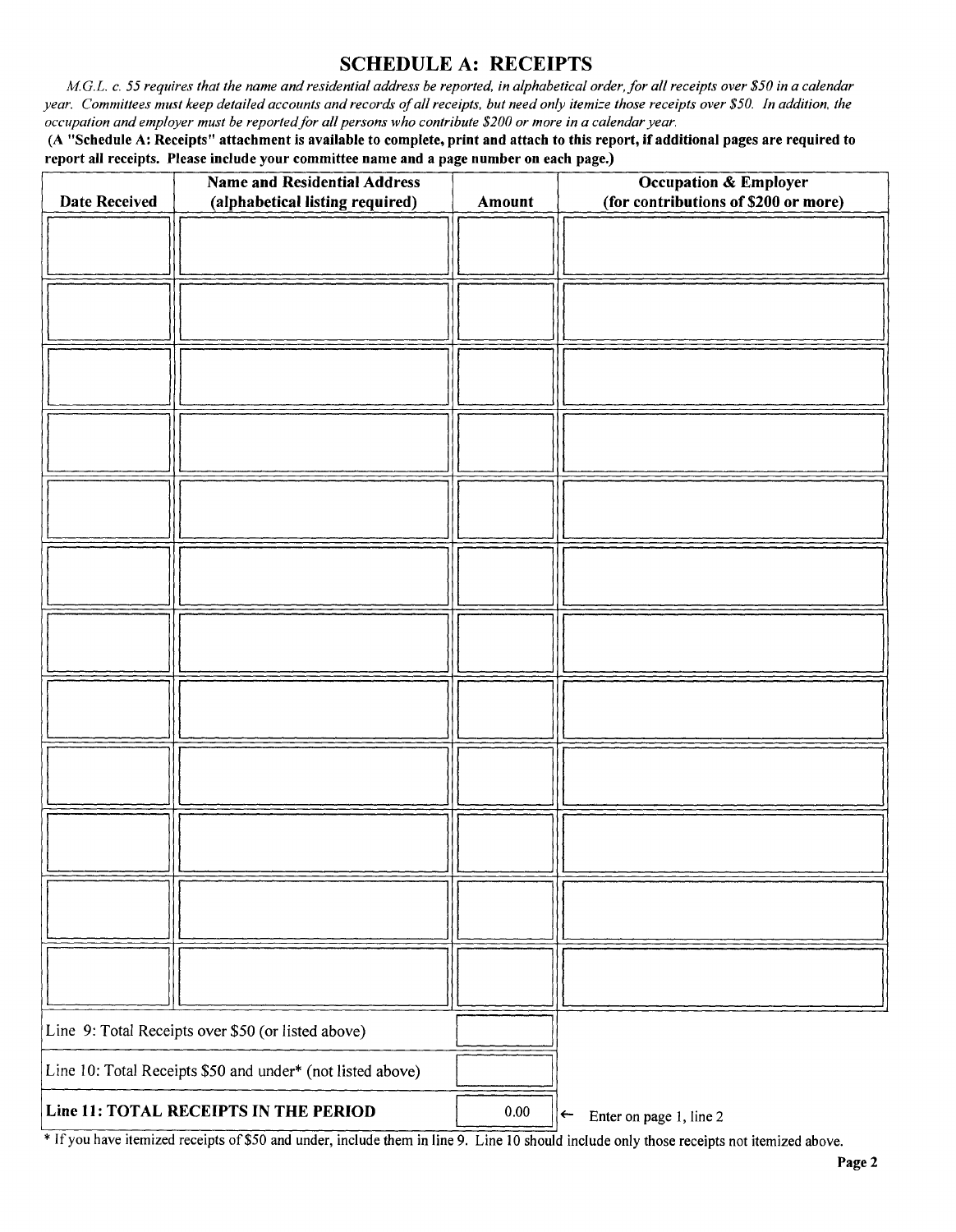### SCHEDULE A: RECEIPTS (continued)

|                                                    | <b>Name and Residential Address</b>                        |        | <b>Occupation &amp; Employer</b>                     |
|----------------------------------------------------|------------------------------------------------------------|--------|------------------------------------------------------|
| <b>Date Received</b>                               | (alphabetical listing required)                            | Amount | (for contributions of \$200 or more)                 |
|                                                    |                                                            |        |                                                      |
|                                                    |                                                            |        |                                                      |
|                                                    |                                                            |        |                                                      |
|                                                    |                                                            |        |                                                      |
|                                                    |                                                            |        |                                                      |
|                                                    |                                                            |        |                                                      |
|                                                    |                                                            |        |                                                      |
|                                                    |                                                            |        |                                                      |
|                                                    |                                                            |        |                                                      |
|                                                    |                                                            |        |                                                      |
|                                                    |                                                            |        |                                                      |
|                                                    |                                                            |        |                                                      |
|                                                    |                                                            |        |                                                      |
|                                                    |                                                            |        |                                                      |
|                                                    |                                                            |        |                                                      |
|                                                    |                                                            |        |                                                      |
|                                                    |                                                            |        |                                                      |
|                                                    |                                                            |        |                                                      |
|                                                    |                                                            |        |                                                      |
|                                                    |                                                            |        |                                                      |
|                                                    |                                                            |        |                                                      |
|                                                    |                                                            |        |                                                      |
|                                                    |                                                            |        |                                                      |
|                                                    |                                                            |        |                                                      |
|                                                    |                                                            |        |                                                      |
|                                                    |                                                            |        |                                                      |
|                                                    |                                                            |        |                                                      |
|                                                    |                                                            |        |                                                      |
|                                                    |                                                            |        |                                                      |
|                                                    |                                                            |        |                                                      |
|                                                    |                                                            |        |                                                      |
|                                                    |                                                            |        |                                                      |
|                                                    |                                                            |        |                                                      |
| Line 9: Total Receipts over \$50 (or listed above) |                                                            |        |                                                      |
|                                                    | Line 10: Total Receipts \$50 and under* (not listed above) |        |                                                      |
| Line 11: TOTAL RECEIPTS IN THE PERIOD              |                                                            | 0.00   | Enter on page 1, line 2<br>$\left \leftarrow\right $ |

If you have itemized receipts of\$50 and under, include them in line 9. Line <sup>10</sup> should include only those receipts not itemized above.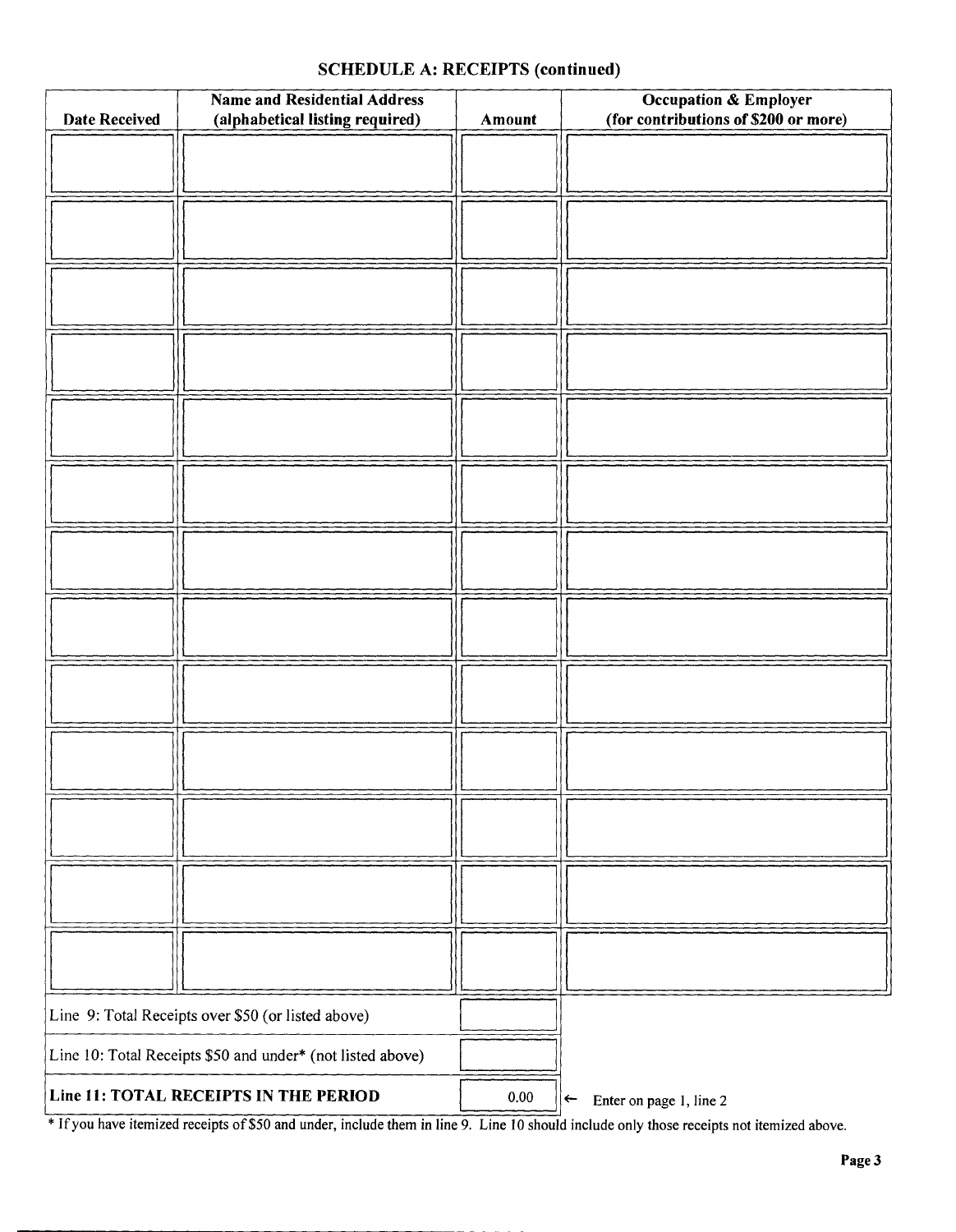## SCHEDULE B: EXPENDITURES

M.G.L. c. 55 requires committees to list, in alphabetical order, all expenditures over \$50 in a reporting period. Committees must keep detailed accounts and records of all expenditures, but need only itemize those over \$50. Expenditures \$50 and under may be added together, from committee records, and reported on line 13.

A " Schedule B: Expenditures" attachment is available to complete, print and attach to this report, if additional pages are required to report all expenditures. Please include your committee name and a page number on each page.)

| Date Paid  | <b>To Whom Paid</b><br>(alphabetical listing) | <b>Address</b>                                          | <b>Purpose of Expenditure</b>                                  | Amount |
|------------|-----------------------------------------------|---------------------------------------------------------|----------------------------------------------------------------|--------|
| 1/5/2022   | Pamela L. Powers                              | 105 N. Main Street, Florence,<br>MA 01062               | Partial Loan Repayment                                         | 1.37   |
|            |                                               |                                                         |                                                                |        |
| 07/01/2021 | Postmaster, Florence                          | 123 Main Street, Florence,<br>MA 01060                  | P.O. Box rental                                                | 73.00  |
|            |                                               |                                                         |                                                                |        |
|            |                                               |                                                         |                                                                |        |
|            |                                               |                                                         |                                                                |        |
|            |                                               |                                                         |                                                                |        |
|            |                                               |                                                         |                                                                |        |
|            |                                               |                                                         |                                                                |        |
|            |                                               |                                                         |                                                                |        |
|            |                                               |                                                         |                                                                |        |
|            |                                               |                                                         |                                                                |        |
|            |                                               |                                                         |                                                                |        |
|            |                                               |                                                         |                                                                |        |
|            |                                               |                                                         |                                                                |        |
|            |                                               |                                                         |                                                                |        |
|            |                                               |                                                         |                                                                |        |
|            |                                               |                                                         |                                                                |        |
|            |                                               |                                                         |                                                                |        |
|            |                                               |                                                         |                                                                |        |
|            |                                               |                                                         |                                                                |        |
|            |                                               |                                                         |                                                                |        |
|            |                                               | Line 12: Total Expenditures over \$50 (or listed above) |                                                                |        |
|            |                                               |                                                         | Line 13: Total Expenditures \$50 and under* (not listed above) |        |
|            | Enter on page 1, line $4 \rightarrow$         | Line 14: TOTAL EXPENDITURES IN THE PERIOD               |                                                                | 74.37  |

If you have itemized expenditures of\$50 and under, include them in line 12. Line <sup>13</sup> should include only those expenditures not itemized above. **Page 4**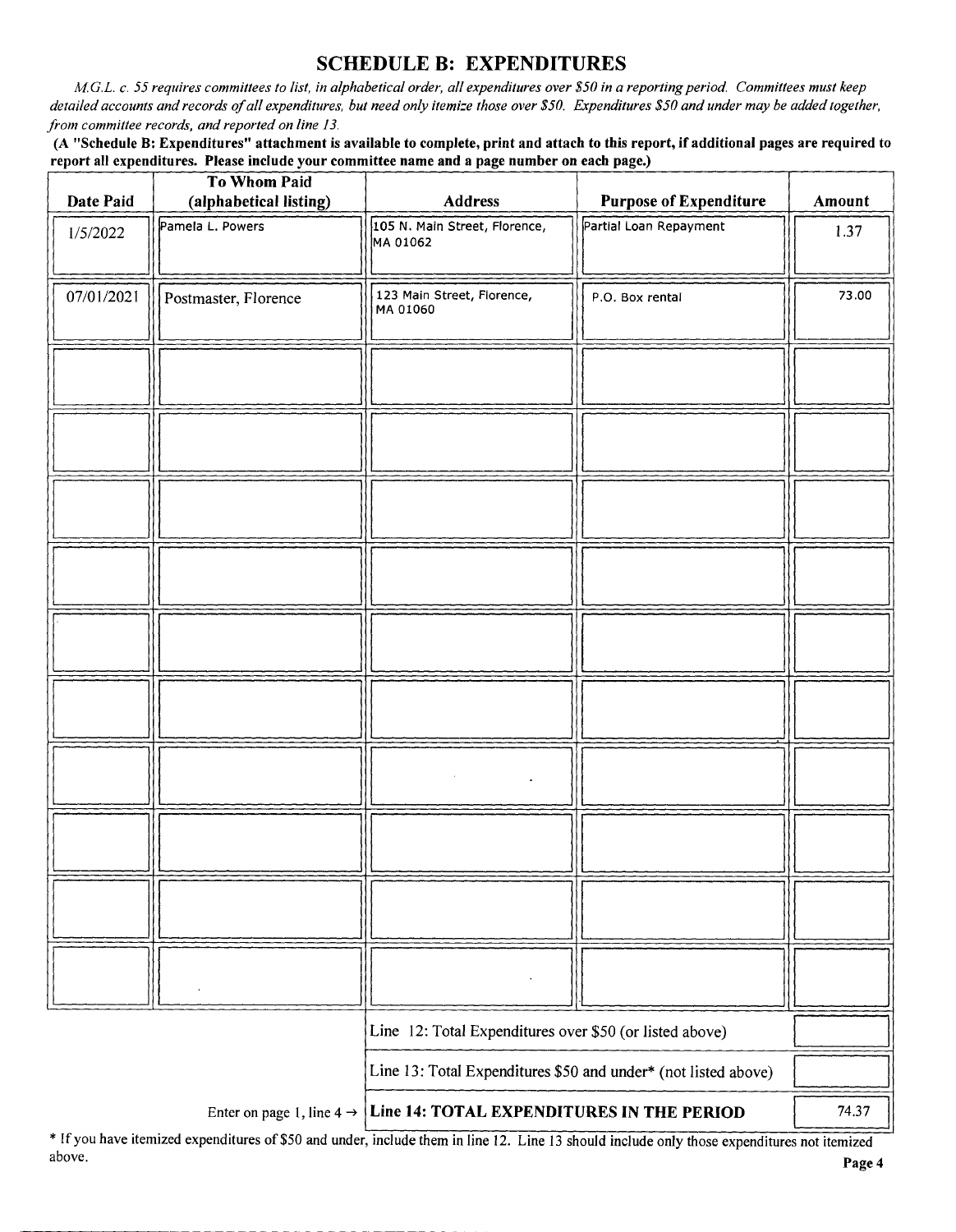| Date Paid                                                                          | To Whom Paid<br>(alphabetical listing) | Address                                           | <b>Purpose of Expenditure</b> | Amount |
|------------------------------------------------------------------------------------|----------------------------------------|---------------------------------------------------|-------------------------------|--------|
|                                                                                    |                                        |                                                   |                               |        |
|                                                                                    |                                        |                                                   |                               |        |
|                                                                                    |                                        |                                                   |                               |        |
|                                                                                    |                                        |                                                   |                               |        |
|                                                                                    |                                        |                                                   |                               |        |
|                                                                                    |                                        |                                                   |                               |        |
|                                                                                    |                                        |                                                   |                               |        |
|                                                                                    |                                        |                                                   |                               |        |
|                                                                                    |                                        |                                                   |                               |        |
|                                                                                    |                                        |                                                   |                               |        |
|                                                                                    |                                        |                                                   |                               |        |
|                                                                                    |                                        |                                                   |                               |        |
|                                                                                    |                                        |                                                   |                               |        |
|                                                                                    |                                        |                                                   |                               |        |
|                                                                                    |                                        |                                                   |                               |        |
|                                                                                    |                                        |                                                   |                               |        |
|                                                                                    |                                        |                                                   |                               |        |
|                                                                                    |                                        |                                                   |                               |        |
|                                                                                    |                                        |                                                   |                               |        |
|                                                                                    |                                        |                                                   |                               |        |
|                                                                                    |                                        |                                                   |                               |        |
|                                                                                    |                                        |                                                   |                               |        |
|                                                                                    |                                        |                                                   |                               |        |
|                                                                                    |                                        |                                                   |                               |        |
|                                                                                    |                                        |                                                   |                               |        |
|                                                                                    |                                        |                                                   |                               |        |
|                                                                                    |                                        | Line 12: Expenditures over \$50 (or listed above) |                               |        |
| Line 13: Expenditures \$50 and under* (not listed above)                           |                                        |                                                   |                               |        |
| Line 14: TOTAL EXPENDITURES IN THE PERIOD<br>Enter on page 1, line $4 \rightarrow$ |                                        |                                                   |                               |        |

#### SCHEDULE B: EXPENDITURES (continued)

If you have itemized expenditures of \$50 and under, include them in line 12. Line 13 should include only those expenditures not itemized above.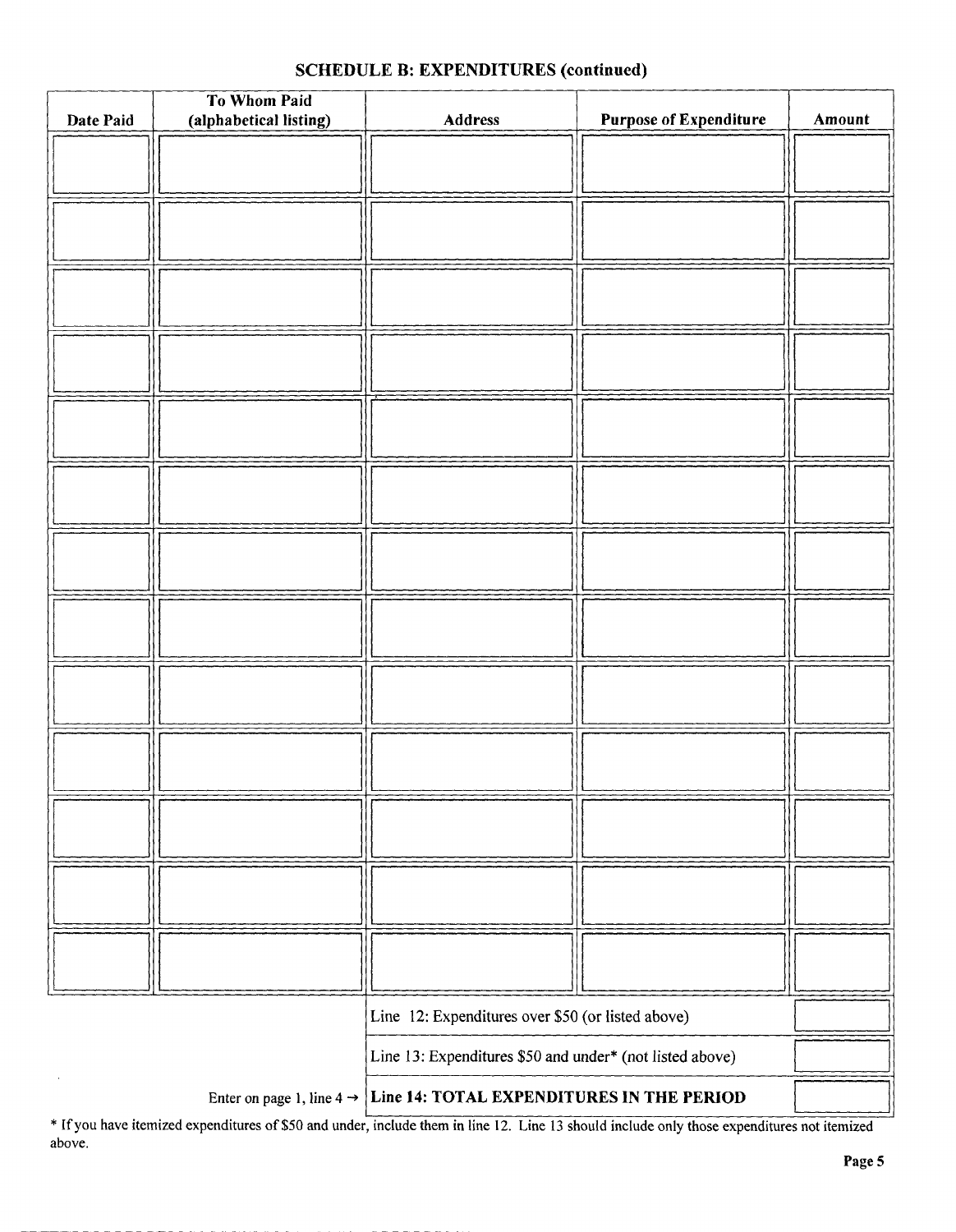## SCHEDULE C: "IN-KIND" CONTRIBUTIONS

Please itemize contributors who have made in-kind contributions of more than \$50. In-kind contributions \$50 and under may be added together from the committee's records and included in line 16 on page 1.

| <b>Date Received</b> | From Whom Received*                                            | <b>Residential Address</b>                                 | <b>Description of Contribution</b> | Value   |
|----------------------|----------------------------------------------------------------|------------------------------------------------------------|------------------------------------|---------|
| 1/18/2022            | Pamela L. Powers<br>City Clerk, City of Northampton            | 105 North Main Street, Florence,<br>MA 01062               | Loan Forgiveness                   | 2498.63 |
|                      |                                                                |                                                            |                                    |         |
|                      |                                                                |                                                            |                                    |         |
|                      |                                                                |                                                            |                                    |         |
|                      |                                                                |                                                            |                                    |         |
|                      |                                                                |                                                            |                                    |         |
|                      |                                                                |                                                            |                                    |         |
|                      |                                                                |                                                            |                                    |         |
|                      |                                                                |                                                            |                                    |         |
|                      |                                                                |                                                            |                                    |         |
|                      |                                                                |                                                            |                                    |         |
|                      |                                                                |                                                            |                                    |         |
|                      |                                                                |                                                            |                                    |         |
|                      |                                                                |                                                            |                                    |         |
|                      |                                                                |                                                            |                                    |         |
|                      |                                                                |                                                            |                                    |         |
|                      |                                                                |                                                            |                                    |         |
|                      |                                                                |                                                            |                                    |         |
|                      |                                                                |                                                            |                                    |         |
|                      |                                                                |                                                            |                                    |         |
|                      |                                                                | Line 15: In-Kind Contributions over \$50 (or listed above) |                                    |         |
|                      | Line 16: In-Kind Contributions \$50 & under (not listed above) |                                                            |                                    |         |
|                      | Enter on page 1, line 6 $\rightarrow$                          | Line 17: TOTAL IN-KIND CONTRIBUTIONS                       |                                    | 2498.63 |

If an in-kind contribution is received from a person who contributes more than \$50 in a calendar year, you must report the name and address of the contributor; in addition, if the contribution is \$200 or more, you must also report the contributor's occupation and employer.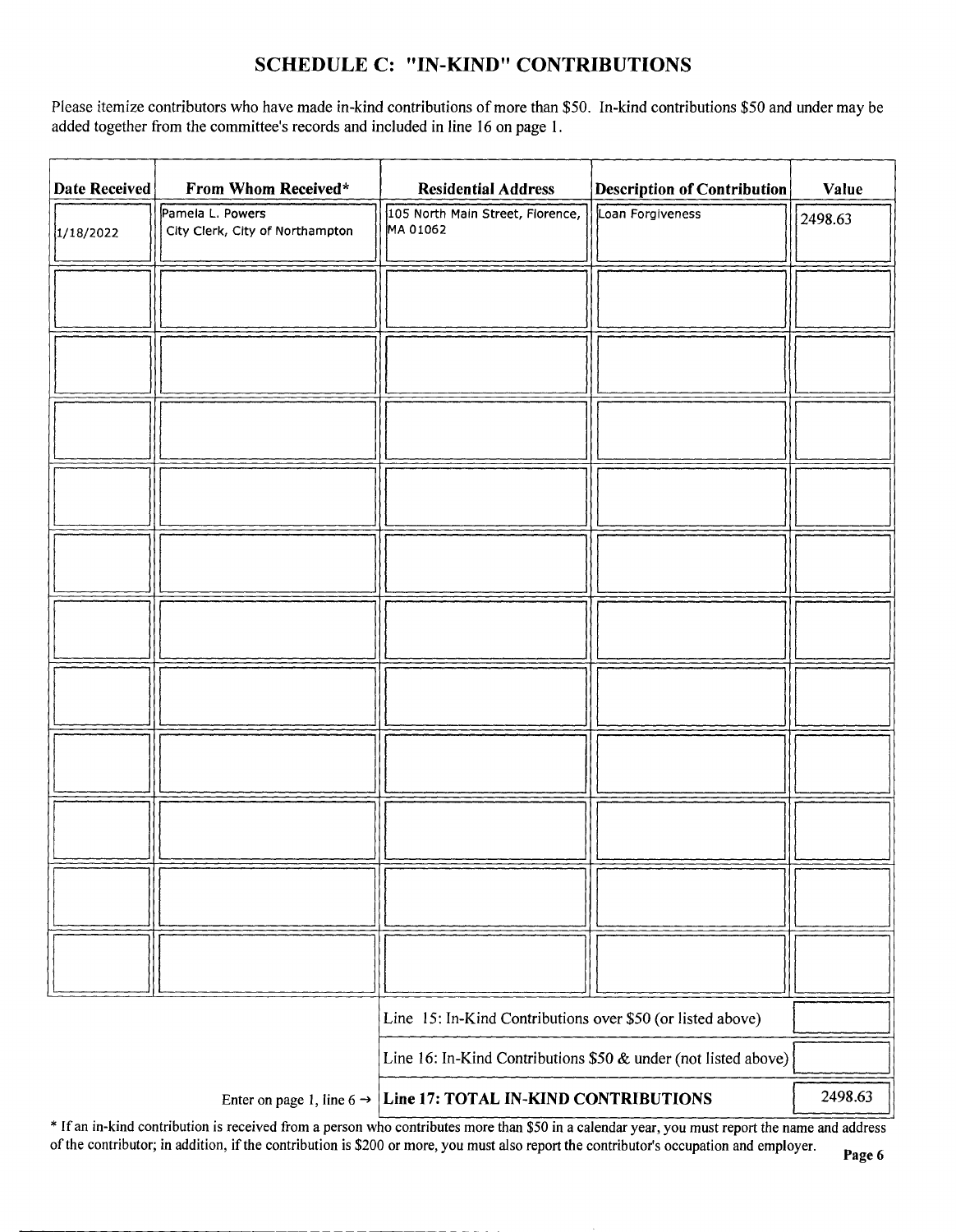## SCHEDULE D: LIABILITIES

M.G.L. c. SS requires committees to report ALL liabilities which have been reported previously and are still outstanding, as well as those liabilities incurred during this reporting period.

| Date Incurred | To Whom Due | Address                                                                            | Purpose | Amount |
|---------------|-------------|------------------------------------------------------------------------------------|---------|--------|
|               |             |                                                                                    |         |        |
|               |             |                                                                                    |         |        |
|               |             |                                                                                    |         |        |
|               |             |                                                                                    |         |        |
|               |             |                                                                                    |         |        |
|               |             |                                                                                    |         |        |
|               |             |                                                                                    |         |        |
|               |             |                                                                                    |         |        |
|               |             |                                                                                    |         |        |
|               |             |                                                                                    |         |        |
|               |             |                                                                                    |         |        |
|               |             |                                                                                    |         |        |
|               |             |                                                                                    |         |        |
|               |             |                                                                                    |         |        |
|               |             | Enter on page 1, line $7 \rightarrow$ Line 18: TOTAL OUTSTANDING LIABILITIES (ALL) |         | 0.00   |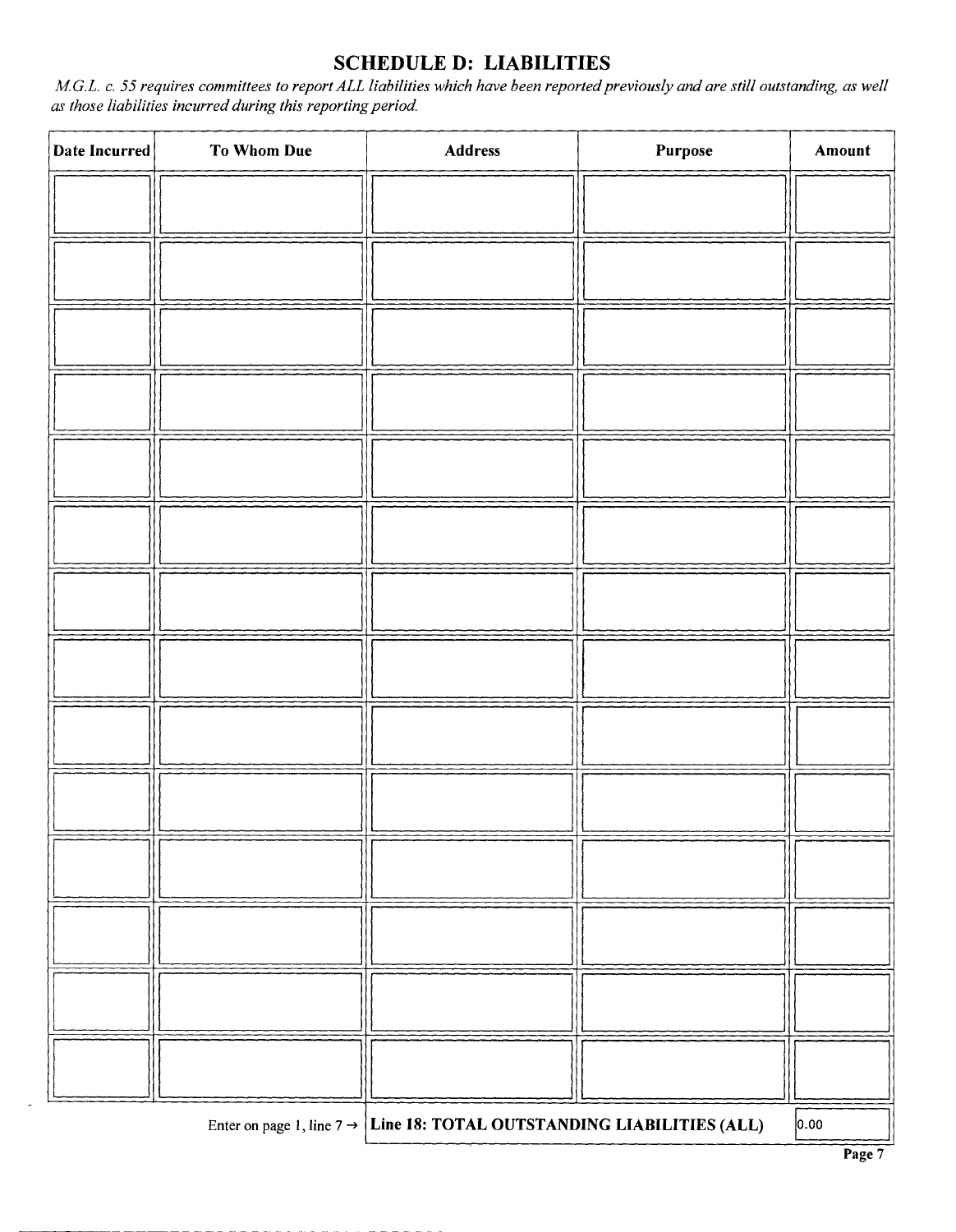

## Form CPF R 1: Itemization of Reimbursements Office of Campaign and Political Finance

Office of Campaign and Political Finance One Ashburton Place, Room 411 Boston, MA 02108 617) 979- 8300

Please itemize any reimbursements by detailing the date, payee, address, purpose and amount for each expenditure made by the person being reimbursed. The total amount reimbursed to the individual( which must be by committee check) should be the same as the amount shown on the reimbursement form.

|                                      | 1/5/2022<br>Date of Reimbursement: |
|--------------------------------------|------------------------------------|
| Name of Individual Being Reimbursed: | Pamela L. Powers                   |
| Committee Name:                      | Pamela L. Powers Committee         |
| CPF ID Number (if applicable):       | Telephone Number (optional):       |

#### **ITEMIZE EXPENDITURES IN EXCESS OF \$50**

| Date Paid | <b>Vendor Name</b>                                                                                         | <b>Vendor Address</b>                    | <b>Purpose of Expenditure</b> | Amount |
|-----------|------------------------------------------------------------------------------------------------------------|------------------------------------------|-------------------------------|--------|
| 1/5/2022  | Pamela L. Powers                                                                                           | 105 North Main St.<br>Florence, MA 01062 | partial reimbursement of loan | 1.37   |
|           |                                                                                                            |                                          |                               |        |
|           |                                                                                                            |                                          |                               |        |
|           |                                                                                                            |                                          |                               |        |
|           |                                                                                                            |                                          |                               |        |
|           | $\rightarrow$ Line 1: Expenditures in excess of \$50 (itemized above):<br>(Include items listed on Page 2) |                                          |                               |        |
|           | Line 2: Expenditures \$50 or under (not itemized):                                                         |                                          |                               |        |
|           |                                                                                                            | Line 3: TOTAL AMOUNT REIMBURSED:         |                               | 1.37   |

| Signed under the penalties of perjury: |                 |
|----------------------------------------|-----------------|
| $\mathcal{L}$ .<br>amell :             | Date: 1/18/2022 |
| Signature of Candidate / Treasurer     |                 |
|                                        |                 |

Please prepare a separate report for each reimbursement check issued by the committee.